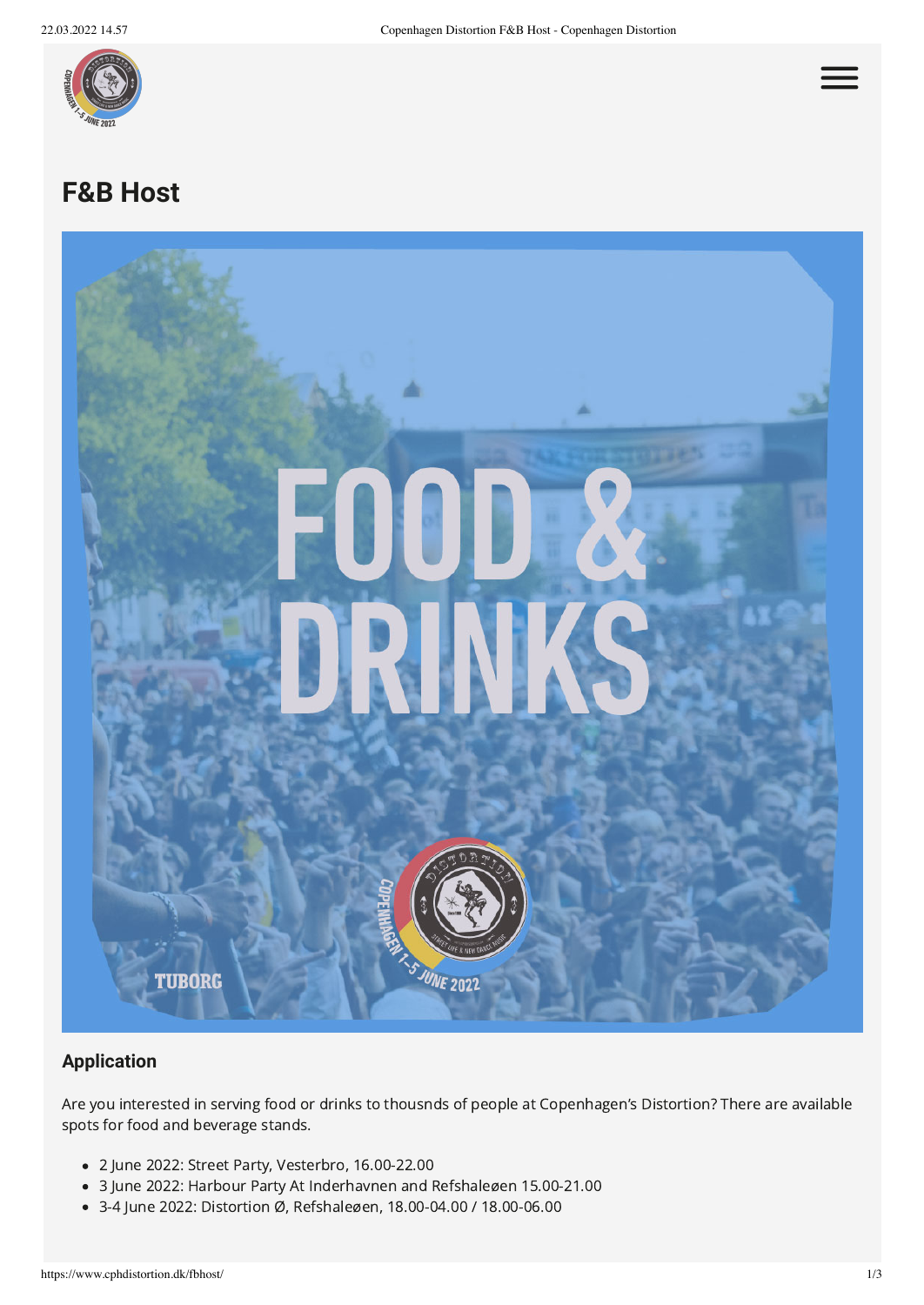We are looking for stalls that have a sharp concept, high level of service, a menu that adds to our audience's party experience and that you are working on a greener approach. We also aim to have a variety of food and bars that specialise in their own area to ensure we minimise internal competition.

Please read guidelines below before applying.

#### [Apply](https://podio.com/webforms/26839375/2047764) here

Join the "F&B Host Infomøde" on 29 March and get all the info and insights you need to apply. Read more on this [Facebook](https://fb.me/e/1cAR7k5IN) event.

#### **Guidelines**

#### **The stall fee gives you**

- Visibility and exposure on Distortions platforms.
- Your name in the list of F&B programme for each event
- Distortion is responsible for the overall production plan, placing toilets and crowd safety
- Guide to all relevant permits needed to have a stall at the festival.

#### **Locations & Expenses**

View F&B map of [Vesterbro](https://nusnus.dk/2022/fb-hosts-vesterbro-2022.pdf) View F&B map of [Inderhavnen](https://nusnus.dk/2022/fb-hosts-inderhavnen-2022.pdf)

Stall prices vary and depend on the location. The price for each stall reflects the stall's revenue potential based on previous years sales. Prices are based on a standard setup with a 4 metre sales front. In order to accommodate your desired location for the street parties, please include 3 stall locations in your application.

Furthermore, this year we will divide the streetparty and areas into zones which differentiate in pricing and the stalls potential income.

Pricing for bar stands

- $\bullet$  In green area: 8.000 kr.
- $\bullet$  In yellow area: 13.500 kr.
- $\bullet$  In pink area: 25.500 kr.

Pricing for food stands

- $\bullet$  In green area: 3.000 kr.
- $\bullet$  In yellow area: 5.000 kr.
- $\bullet$  In pink area: 9.000 kr.

The map illustrates different placements and price ranges. You're welcome to leave a note in your application if you have a specific area in either Vesterbro, Inderhavnen or Distortion Ø you prefer." More placements will be available soon for Refshaleøen.

#### **Deadlines**

 March: F&B Host meeting April: Application deadline April: Alcohol permit April: Confirmation of application May: 50% deposit of stall fee must be paid (non refundable) May: Remaining 50% of stall fee must be paid

#### **Terms**